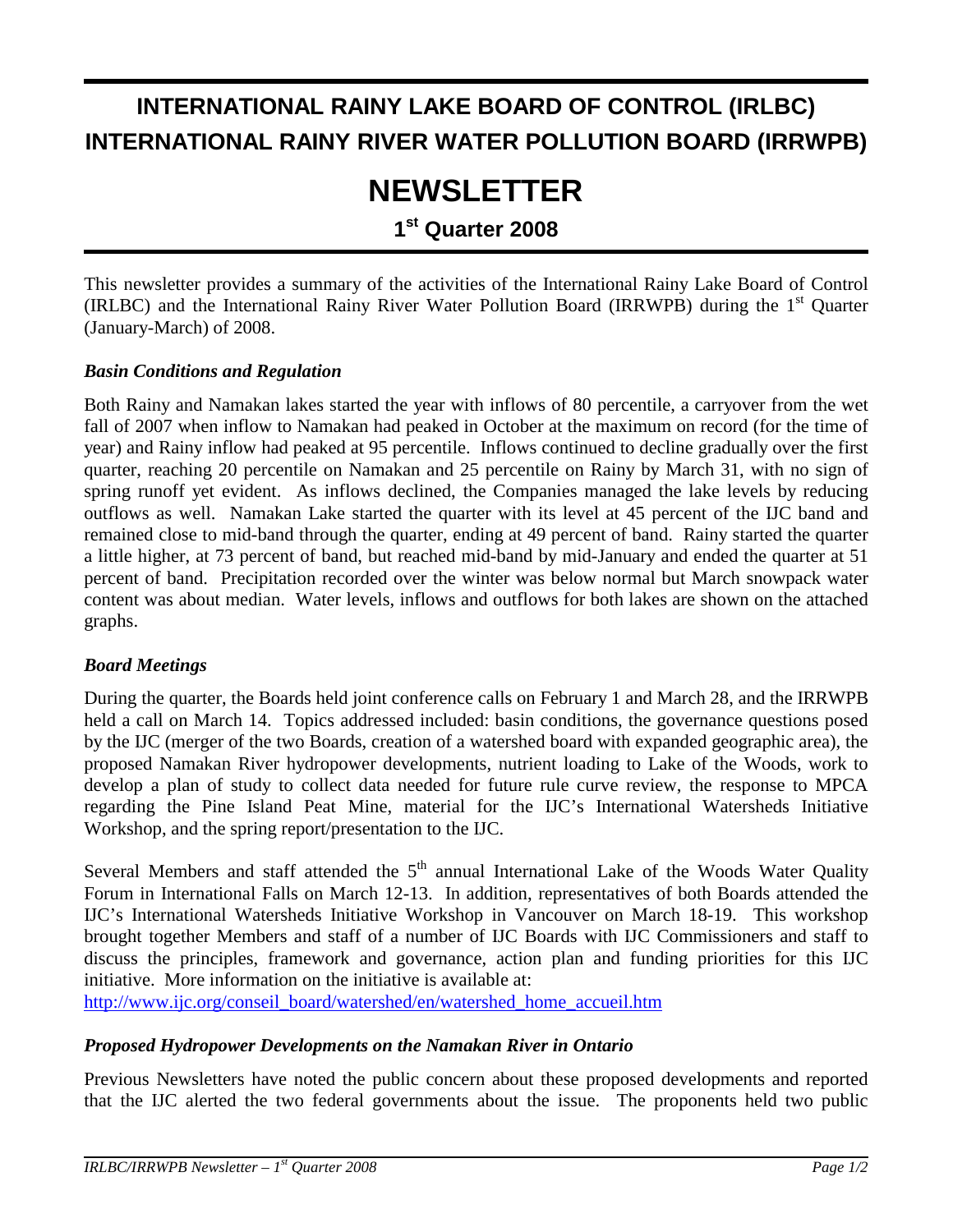information sessions in the basin in February, at which it is understood that the developments were strongly supported by the Lac La Croix First Nation and received a mix of views by the general public. It is expected that environmental assessment results will be released later in 2008, with opportunity for public comment. The Boards continue to monitor the issue and keep the IJC advised. More information on the proposals can be seen at: www.opeg.ca.

#### *Data Collection and Monitoring for Future Rule Curve Evaluation*

As reported previously, concern has been growing that there are gaps in the data and information needed to re-assess the Rainy and Namakan rule curves in 2015. In addition, funding for the data programs that are in place is at risk. At the IJC's request, the Boards recommended members in March 2007 for a work group to develop and cost a plan of study to address this issue (as a basis for seeking funds from governments). The IJC named members in late 2007. The Work Group held its first meeting on January 31 and subsequently held a gap analysis workshop of agency and academic experts on March 10-11. The Group expects to submit a draft Plan of Study to the IJC this spring, followed by a final report in late summer, 2008.

#### *Mercury Monitoring for the Pine Island Peat Mining Project*

As noted in the last Newsletter, the IRRWPB received a letter from the Minnesota Pollution Control Agency (MPCA) in late November, 2007, declining to take on additional monitoring as recommended by the Board to detect mercury that may be released into the Black and Rainy rivers from the peat mine. The MPCA felt that the monitoring required under the mine's permit was adequate. Upon review, the IRRWPB concluded that the likelihood of being able to detect an increase in mercury at downstream sites and attribute it to the mine was minimal. Consequently, the Board withdrew the monitoring recommendations made previously to the MPCA, saying that it would instead annually review the data required under the permit and, depending on that review, may again recommend additional monitoring in the future.

*Questions or comments? Contact the Boards' Secretary:* 

*Kari Layman USACE - St. Paul District 190 Fifth Street East St. Paul, Minnesota 55101 - 1638 Phone: 651 290-5424 Fax: 651 290-5841 Email: Kari.L.Layman@usace.army.mil*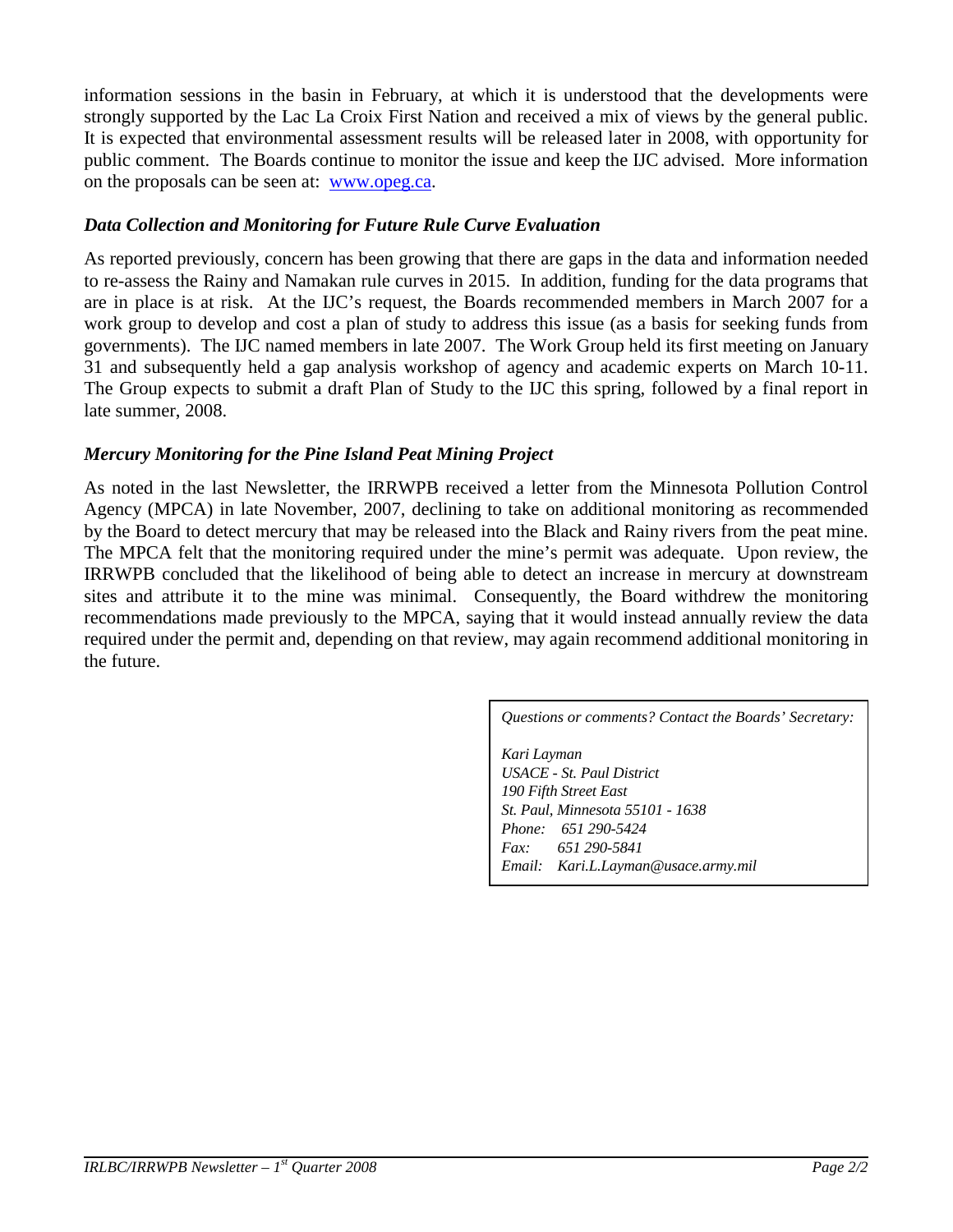## NAMAKAN LAKE